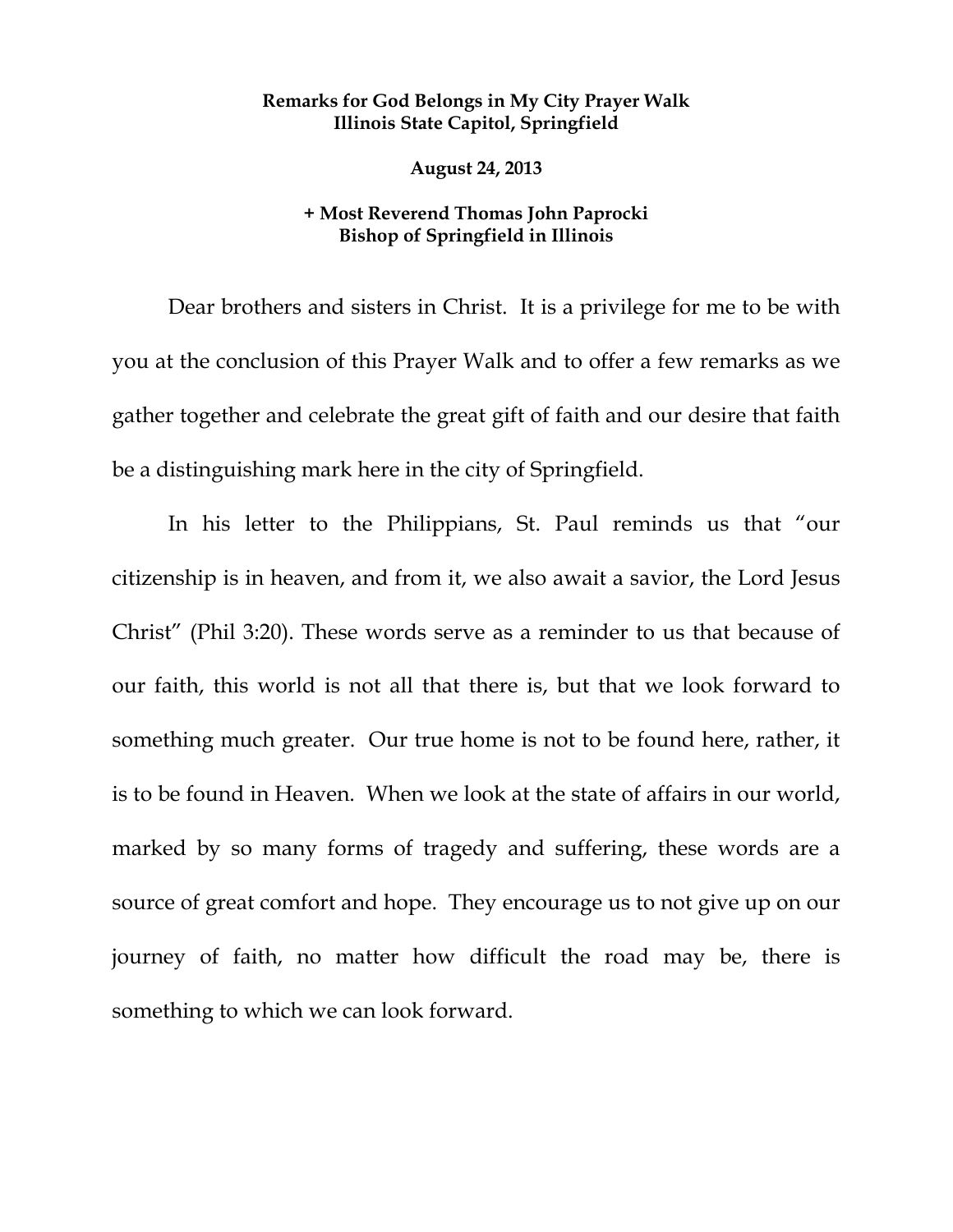At the same time, we must be aware of a danger that we can easily face as we fix our attention on the goal of Heaven. The temptation exists to see all of the negative things that are happening in our world and think that they are beyond our control. As a result, we can have a tendency to turn in on ourselves and just focus on what it is that *we* need to do in order to receive our promised inheritance. Our primary focus, in this case, is very small, extending barely beyond ourselves to our families and maybe our churches. We are comfortable working on this level because we can see a greater possibility for success among those who are most like us. To expand our efforts beyond that sometimes may be seen as not being worth the effort.

This type of attitude is not what Jesus had in mind for His disciples, nor is it what He has in mind for us. In the Sermon on the Mount in Matthew's Gospel, Jesus tells His listeners: "You are the light of the world. A city set on a mountain cannot be hidden. Nor do they light a lamp and then put it under a bushel basket; it is set on a lampstand, where it gives light to all in the house" (Mt 5:14-15). We are called to let the light of our faith shine for others to see, not just keep it hidden in our homes and in our congregations on Sunday morning. That light is meant to shine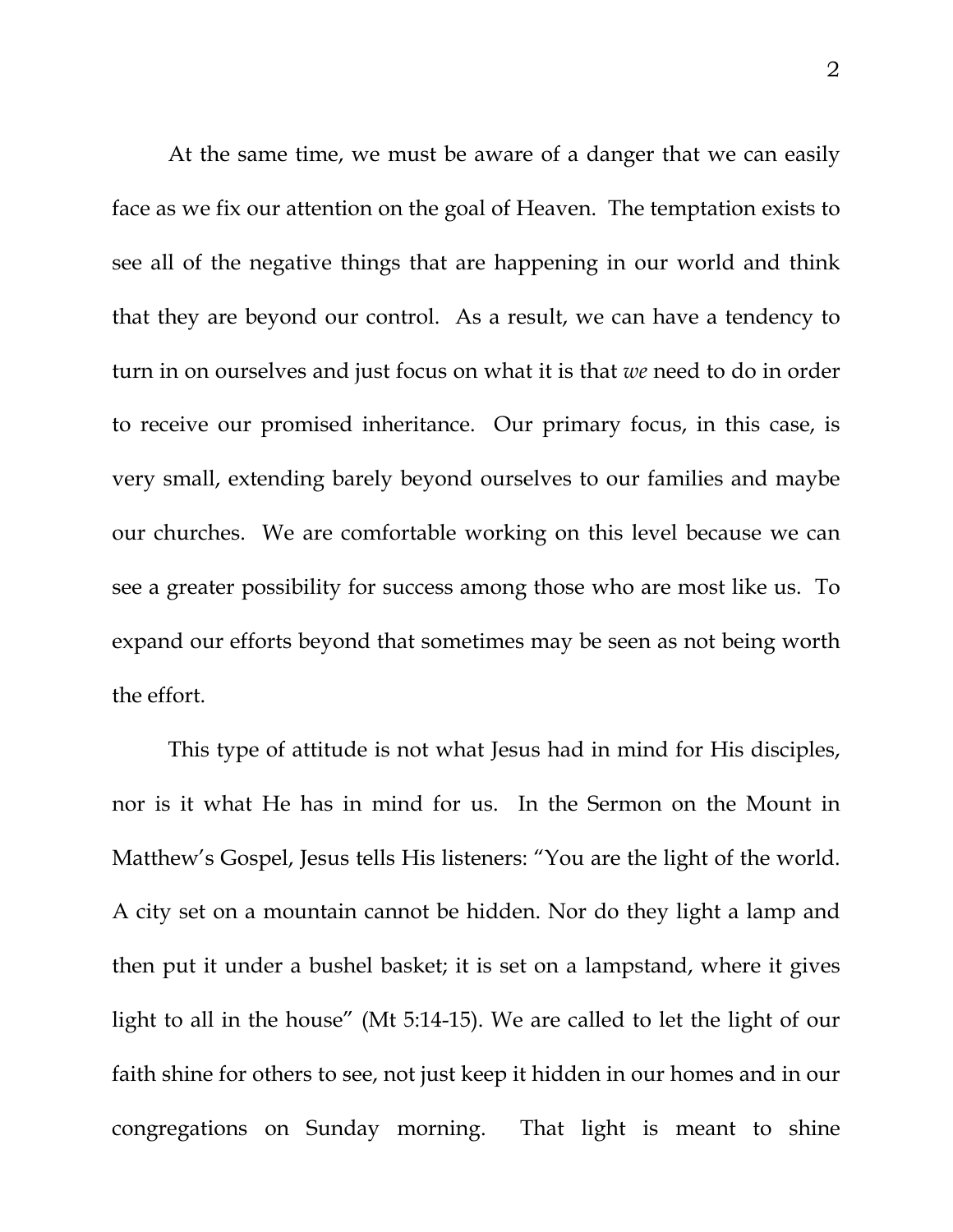everywhere. Every aspect of our lives should be guided by the light of our faith, not just because it is the path that will lead us to Heaven, but because it gives a witness for others to see and hopefully turn their lives around to follow that same path as well. As more and more people set out on this path, we also will notice a positive change in how we live here on this earth. Our relationships on every level will benefit because we will be guided by a way of living which is centered on love, a love which expresses itself in its concern for the well-being of all, not just a few.

This is a part of why we are here today. We have come out to witness to the beauty of our faith and to let the light of that faith shine for the entire city of Springfield to see. We want them to see the love that unites us and motivates us to work for a better community that is rooted in the principles behind our faith, principles which seek to promote peace and good among all of the members of this city. By our witness, we are making a bold statement that God does indeed belong in our city and that we are not content to let Him be pushed aside, which has happened far too frequently. We are convinced of the difference that God makes in life and we want the rest of our city to experience that difference as well.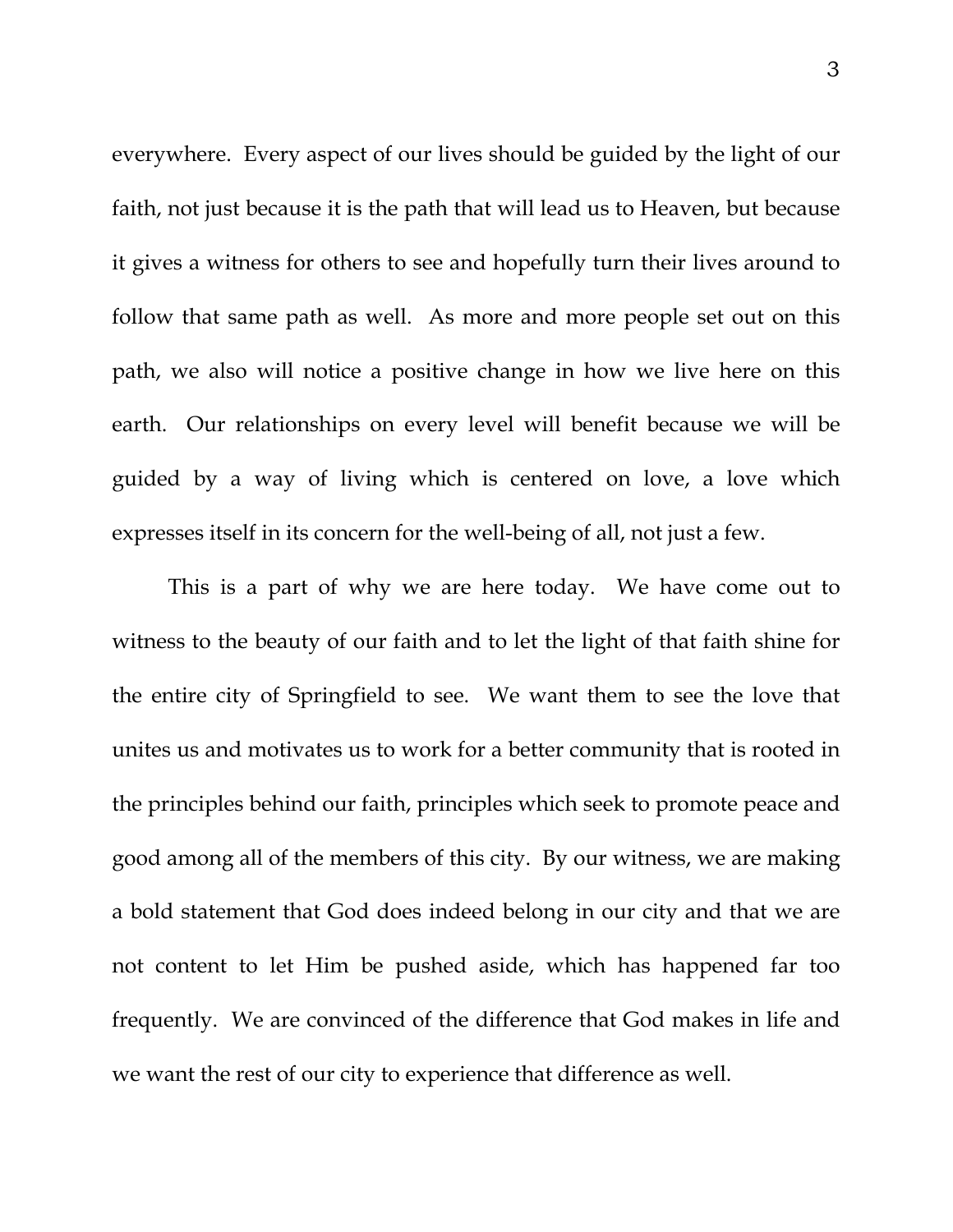In order to bring God into our city, it is vitally important that all of us from our various Christian denominations find common ground to work with our fellow brothers and sisters baptized in Christ. In this regard, I was pleased to see the recent interview in THE WALL STREET JOURNAL with Russell Moore, the incoming President of the Southern Baptist Convention's Ethics and Religious Liberty Commission. In that interview, Mr. Moore said that he wants to refocus the evangelical movement on serving as a religious example battling in the public square on "three core issues" – life, marriage and religious liberty.1

I wholeheartedly agree with these priorities and pray that there will be fruitful cooperation between Catholics and other Christians on these core issues of life, marriage and religious liberty. In fact, Mr. Moore last month joined Archbishop William Lori, the Archbishop of Baltimore and the Chairman of the United States Conference of Catholic Bishops Ad Hoc Committee on Religious Liberty, of which I am a member, and over one hundred other religious leaders from a broad spectrum of religious groups, as well as scholars and heads of faith-based institutions and civil rights organizations, in signing an open letter, entitled, "Standing Together for Religious Freedom."2 This is a great step in our interfaith collaboration.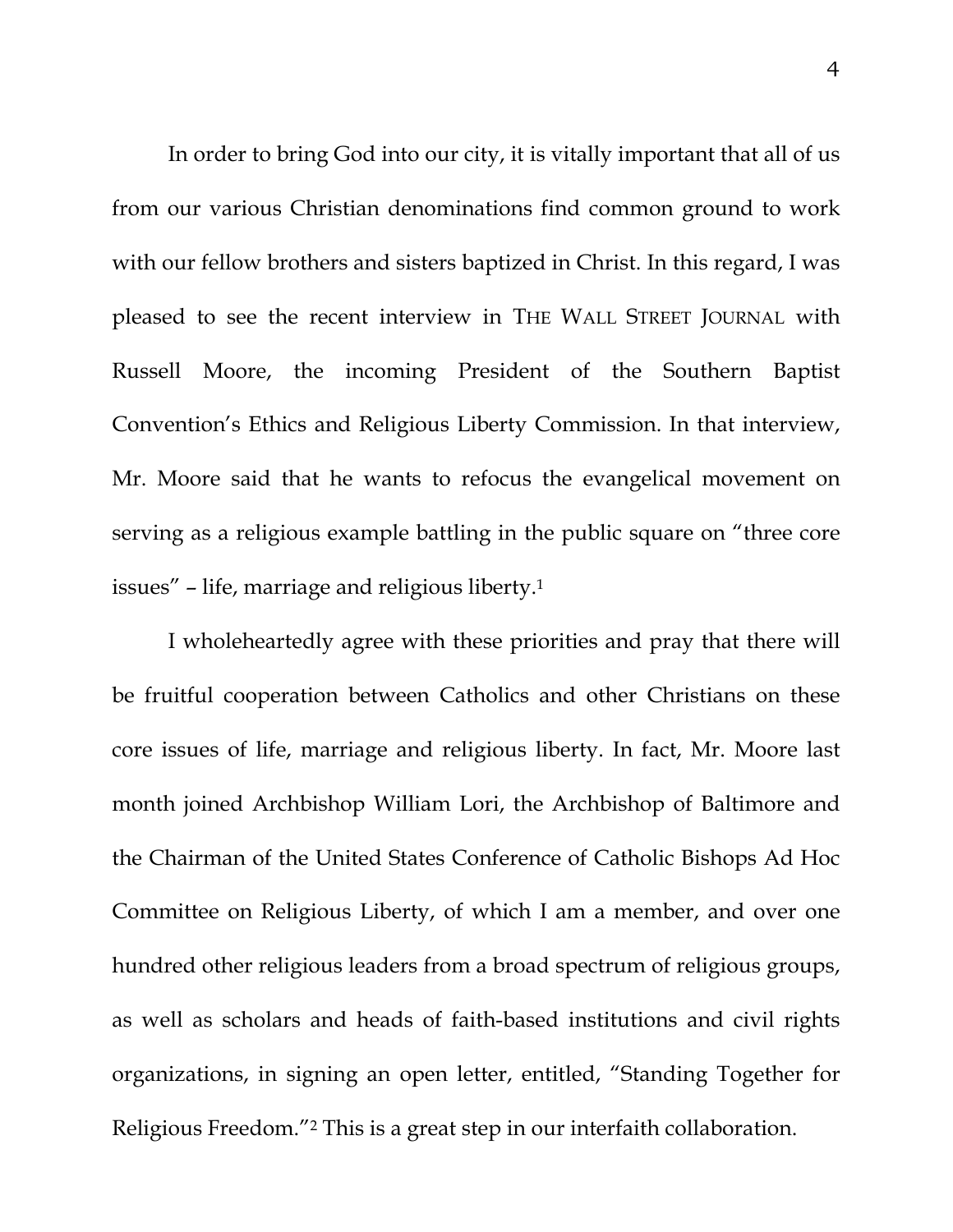This task which we have chosen to undertake is certainly not an easy one, but that should not discourage us from beginning to work toward the goal. Just over 150 years ago, this city's most famous resident, Abraham Lincoln found himself faced with the very difficult task of assuming leadership for this country as the President of the United States. In his brief farewell address here in Springfield, he spoke about how much he relied on God to assist him in this task. He was convinced that with God, he would not fail, but would succeed. It is this same trust that we must place in God for ourselves and our city. We must not be discouraged by what seems to be an impossible task, but be reminded of what St. Paul says in his letter to the Romans: "If God is for us, who can be against us?" (Romans 8:31). God is indeed for us and for our city. Let us pray that by the witness of our lives, all of the members of this city may be attracted to the source of our light, God Himself, and seek to make Him a part of their lives so as to walk according to His ways, fostering a community of disciples serving one another and building one another up as we all advance toward the fulfillment of our hope in the city which awaits all of us, the new and heavenly Jerusalem.

May God give us this grace. Amen.